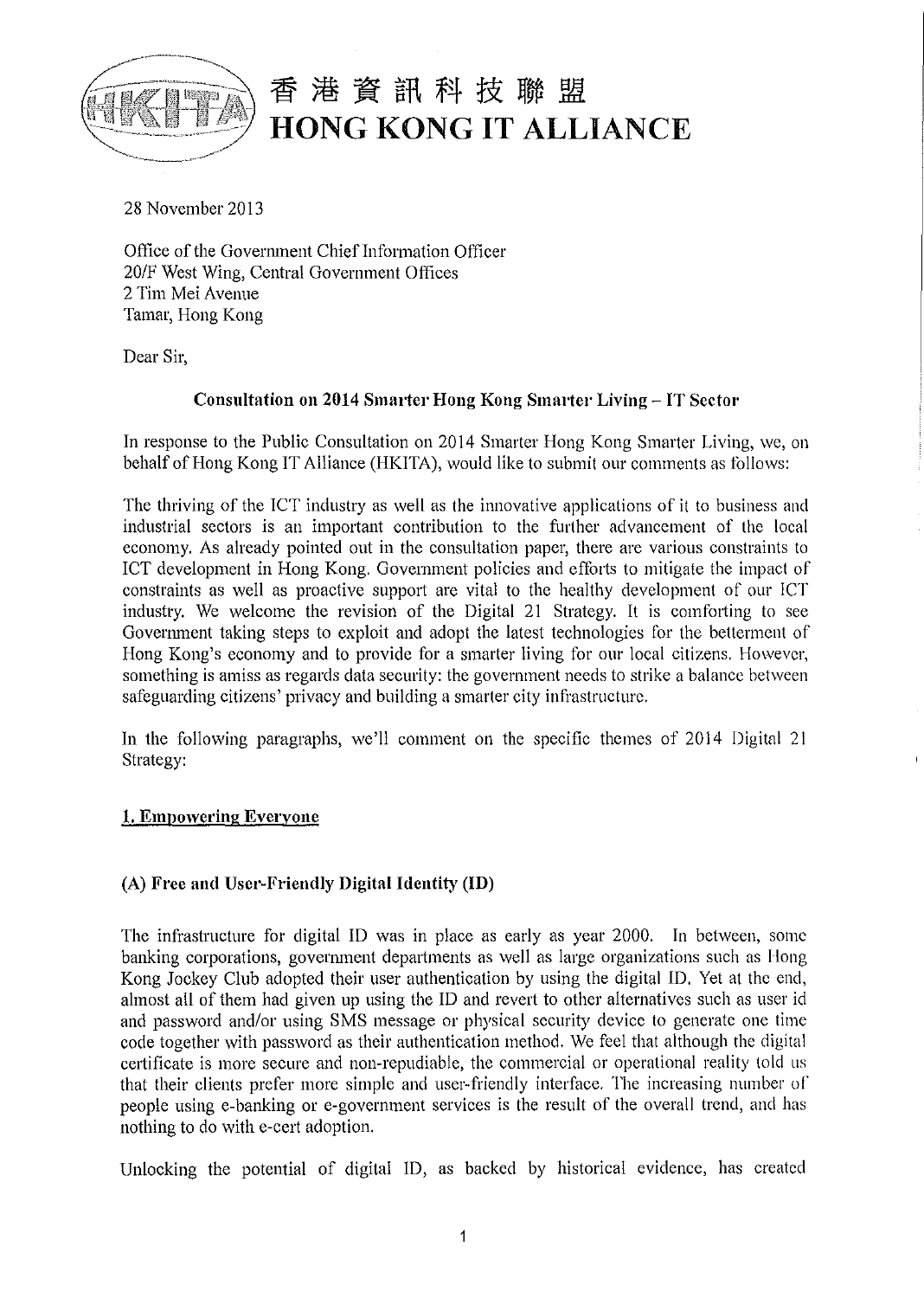

--~-·~·•"'""~<-'...

# 香港資訊科技聯盟 **HONG KONG IT ALLIANCE**

difficulties and hurdles in the adoption of e-services. The burden should not fall on the government. The government should instead focus on promoting and enhancing e-services, not spending resources on a technology and its promotion indefinitely. The further development of digital ID could be cons instead of pros in the overall development of eservices.

Apparently, e-cert adoption rate in most of the developed or technologically advanced countries is low. We believe ecommerce and e-services is growing healthily with or without e-certificates. Government should put their focus on providing more e-serviccs and driving eservices usage, not stressing on e-cert adoption.

# (B) City-wide Wi-Fi for the public and visitors

We strongly agree that more hotspots under GovWiFi should be provided to facilitate e-services activities for both the public and visitors. As regards priority, we think businesscentric facilities and public hospitals as well as other public organizations should be installed first when compared with more leisure-centric facilities such as beaches, harbor-front promenades or popular focal points.

In addition, the idea of promoting a common WiFi branding (ie. WiFi $@HK$ ) is great as it will create a unified way for the public and visitors to find and connect to the public WiFi hotspots throughout Hong Kong. It will also enhance their impression and experience of a highly connected city in the world.

## (C) Broadband and Wi-Fi Access for schools to Drive e-Learning

We agree with government's proposal to equip every Government and aided school with wi-fi to facilitate constant and stable access to the Internet. However, we feel that government should also provide tool kits or software for the school to control and monitor the usage of the internet of these students As the objective of the scheme is to provide sufficient support for effective learning, a certain kind of monitoring should be enforced to prevent abuse of usage such as gaming and entertainment using the school Wifi during school time.

## (D) Programming in Every Child's Education

We believe the intention of such proposal is good but it could create potential problems for both students and teachers. The objective of the scheme is to foster the logical and creative mindset of our students and develop their problem solving skills with the aid of !CT. As such, the scheme should be carefully designed so that very high level programming building blocks are used to assist our students to achieve the intended goal, rather than providing a straight forward programming course that covers different kinds of programming languages which could cause extra pressure for our students.

All in all, the emphasis should be on inspiring the skills of the student, and not just on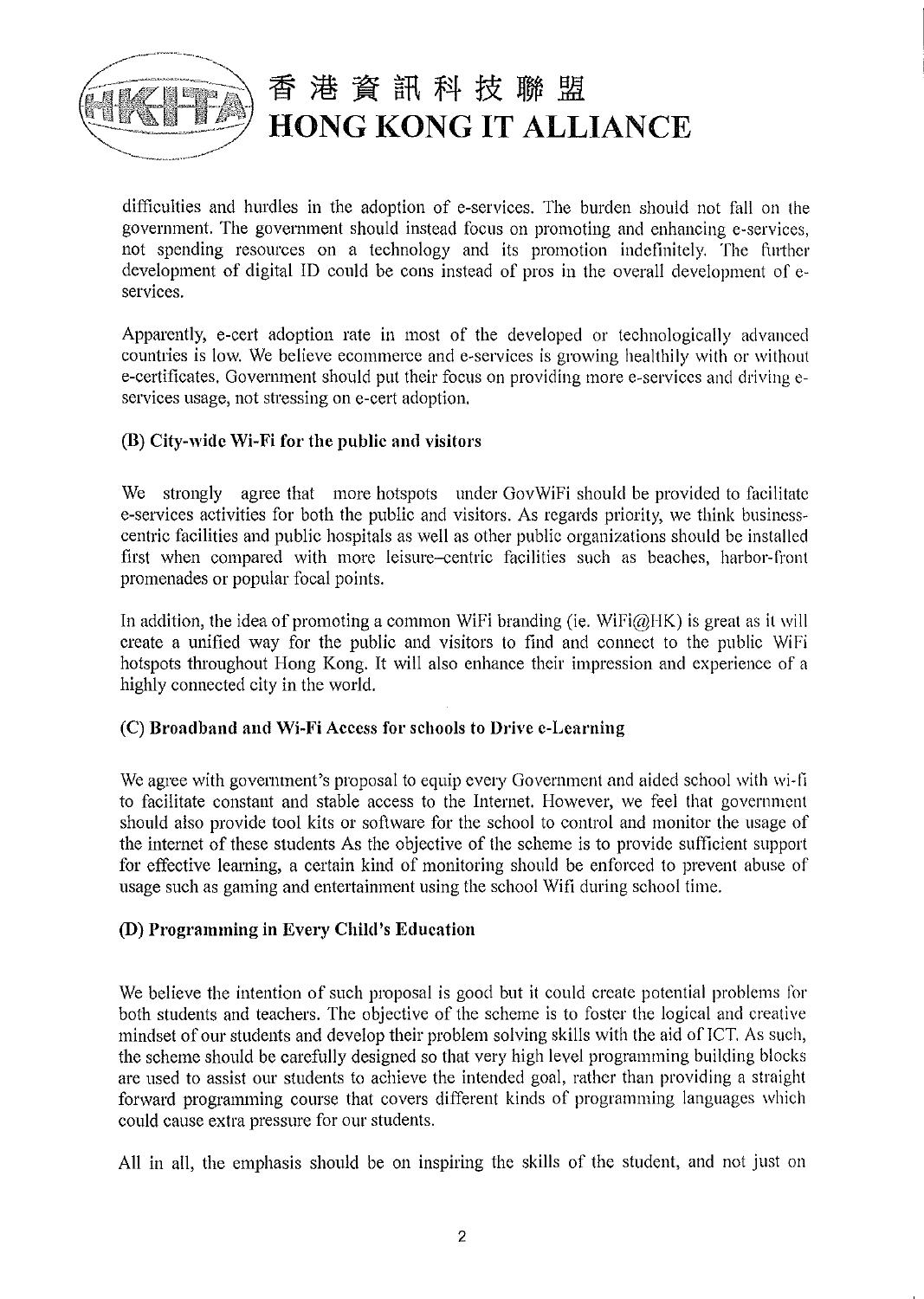

following step-by-step instructions, which has little learning value. Moreover, to achieve the ultimate goal, one major element is the quality of the teachers. Currently teachers have no experience in these inspirational courses. Hence, schemes should be in place to train and assist our teachers on setting up and conducting the course.

# **(E) ICT as a Tool to Support Underprivileged Groups**

We agree with the proposal that government should lead the way in supporting underprivileged group to access and learn to use ICT. Our government should understand that it may not be viable for our business communities to provide a full range of services to underprivileged groups. It is therefore best for our government to provide these e-scrvices or subsidize the cost for the business communities to undertake as if the projects were outsourced.

## **2. Igniting Business Innovation**

# **(F) Establishing Innovative Platforms**

It was mentioned that Government will 'encourage' technology transfer from universities to the industry through symposiums and other high-profile events. To ensure that the innovative ideas and research outputs from universities can bring actual economic benefit to the society, more concrete and practical steps, other than promotion, are required to be taken and mapped out by government in order to enhance the competitiveness of our SMEs. Most of SMEs in Hong Kong have tight budget on ICT adoption. Therefore, the government needs to think of some incentives to encourage the practice whereby technology transfer is applicable to SMEs.

We also agree to adopt a broader definition of innovation to include achieving product and service excellence through applying ICT in addition to new technology development. As mentioned in the consultation paper, the outcome of this could affect some of the innovation programmes or funding. We would like to know what these programmes are and how they have been functioning so far. Will their resource be drained much faster if the new definition is adopted? Will broadening the definition of innovation create a situation of competing for the same resources? We believe that it would be in the public interest if our government considers setting up separate funding or programmes to cater for the demand of resources after adopting the new definition. The separation of funding pool also allows for better monitoring and measurement of different categories of innovation.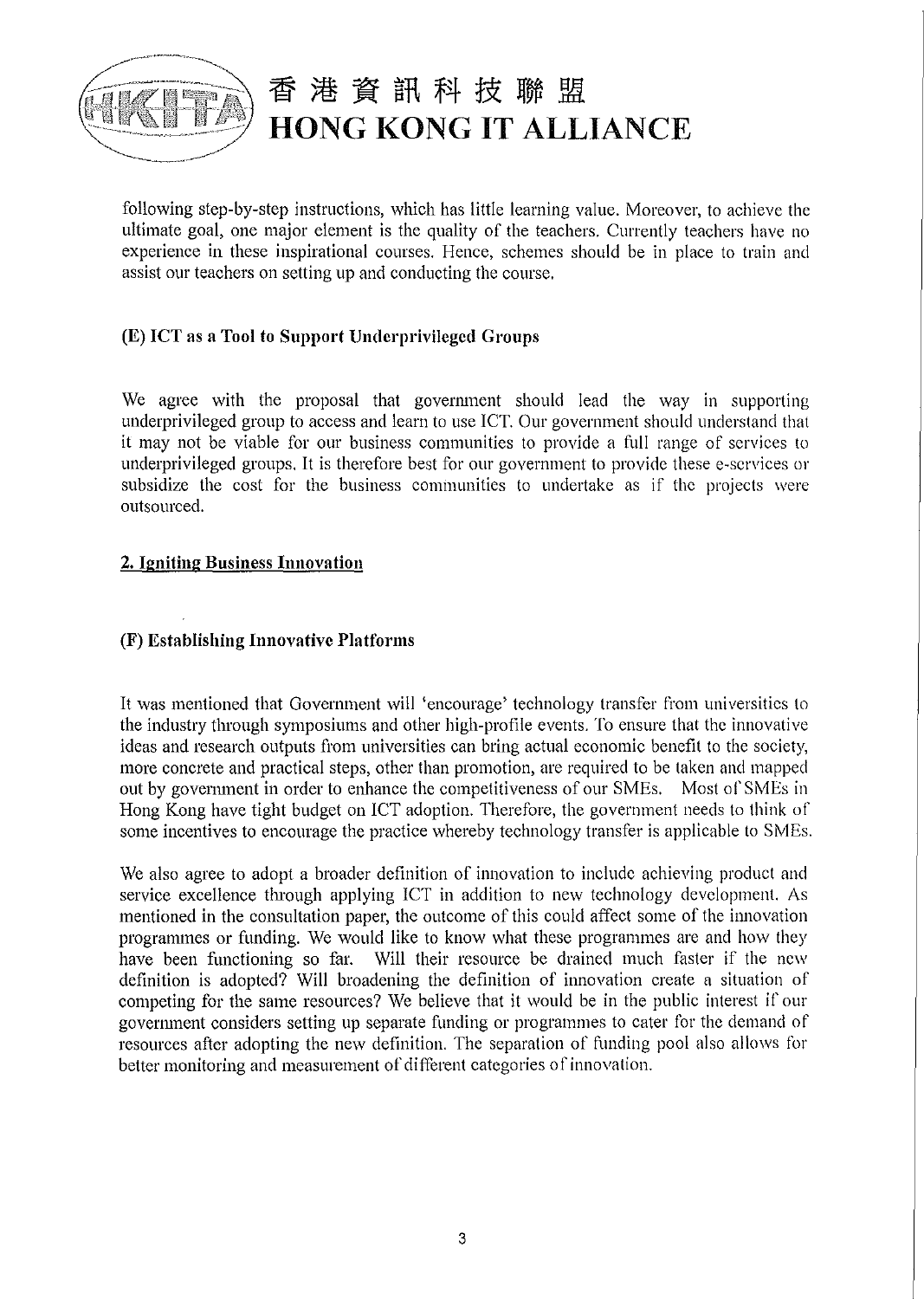

# **(G) Public Sector Information (PSI) as Default**

We agree with the proposal of making all PSI machine-readable by default and encourage public organizations to do the same, which will help promote the innovative use of PSI. To encourage creative applications of PSI, Government should consider setting up campaigns for competitions.

#### **(H) SME Cloud Services**

We agree that SMEs would benefit from cloud services when looking for ICT solutions. Thus we welcome the strategy to facilitate provision of cloud services for SMEs. However, there is no futiher elaboration on how the govermnent plans to 'facilitate'. We believe that government needs to take bigger steps in encouraging SME adoption of ICT services. Apart from simply promoting the services through website, leaflets or talk and events, more practical measures should be taken. Most SMEs are resource constrained; the government should consider setting up a fund to encourage the uptake of ICT services by SMEs.

## **3. Supporting a Thriving ICT Industry**

## **(I) Supporting the Startup Ecosystem**

We notice that many of the supporting measures mentioned in the consultation paper are existing measures such as incubation programmes run by Cyberport and Science Park, and the funding schemes run by Innovation and Technology Commission. The only new initiative is the one-stop platform that provides support information to startups and facilitates these companies to seek fimding with potential investors. While these are all good measures, we feel that, at the same time, our government can do more by becoming the consumer of these startups provided that their products/services have reached an acceptable level. At the same time, Govennnent, as user, can give feedback to help our startups enhance and improve their business, helping them survive first before teaching them how to sustain their business.

Many countries recognize the importance of supporting startups, most of them have been or are considering setting up or enhancing funds, loan schemes as well as different levels of incubation measures. To compete for talent and ensure the vibrancy of ICT in HK, we urge the govermnent to review existing funds and loan schemes.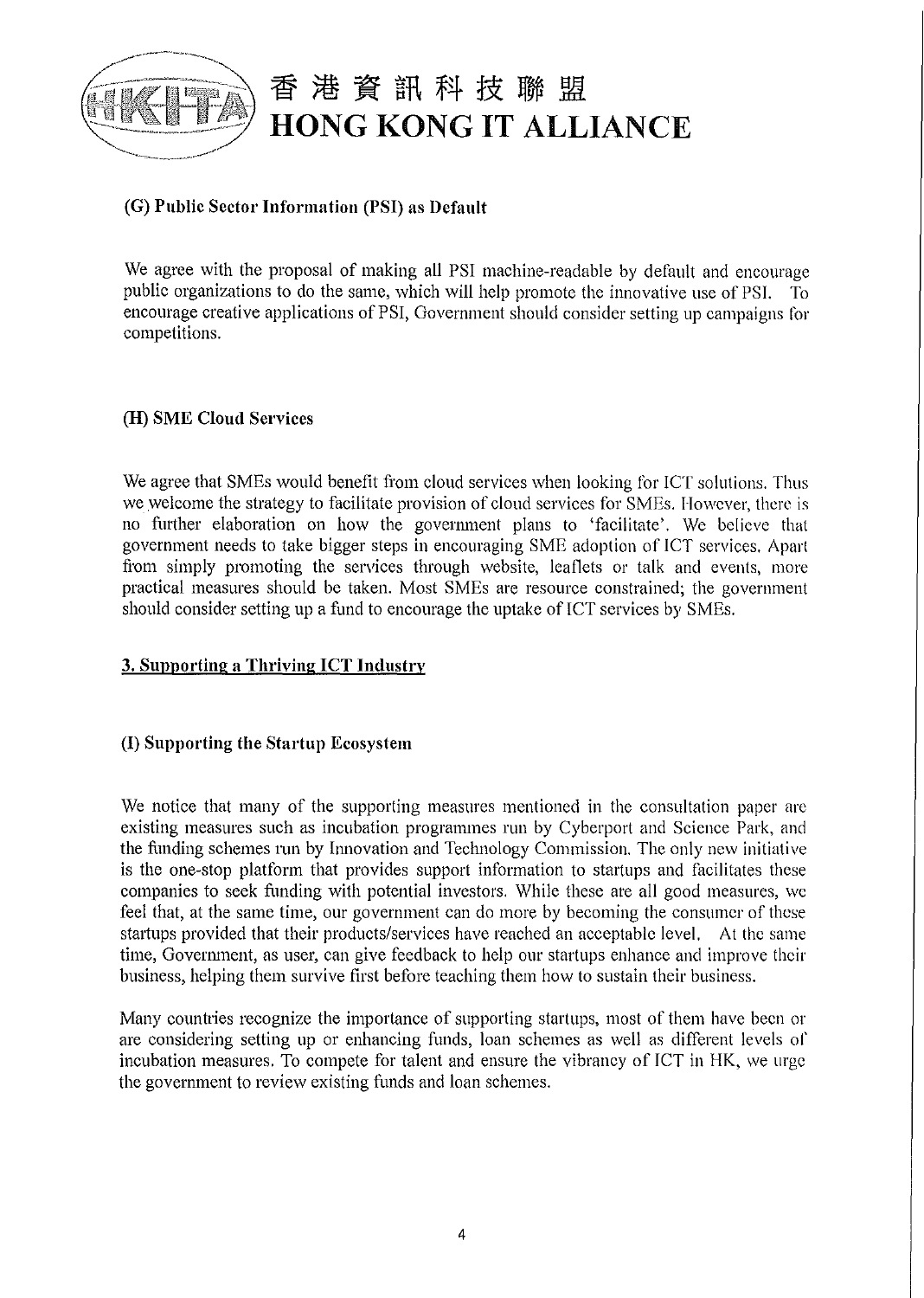

# **(J) ICT Talent Development**

The Qualification Framework is intended to become a widely-adopted industry framework that covers many business sectors, including ICT, in Hong Kong. It covers different professional qualifications and clearly describes the required skills and capabilities for different positions in the ICT industry. It takes considerable time to establish and promote its popularity. The sudden introduction of yet another professional recognition framework for ICT professional will certainly create confusion for the industry participants.

As recognised by the government, there is a gap between the demand and supply of !CT talent despite the perception that we have a large number of local !CT graduates each year. We believe that the problem is two-fold: firstly, it relates to the number of quality students who undertake ICT related degrees; and secondly, it relates to the number of ICT graduates who actually enter the ICT sector. The shortage of ICT new blood is NOT due to 'a lack of well-defined path for those interested in pursuing a career in ICT.' We believe the shortage and the reason that ICT graduates did not enter the ICT sector is due to the fact or perception that prospects are lacking in the ICT industry in Hong Kong.

To really create a positive view on ICT industry, the government should draw reference from other countries, such as Korea and Singapore, which are seen to be visionary and taking ownership of large ICT projects. Only then will the public see that the government is determined to attach importance, or better still commitment, to ICT development in Hong Kong.

## **(K) Centre of Excellence for Multi-platform Apps**

We agree to provide more competitions and awards in order to promote innovations and the development of multi-platform apps.

## **(M) Data Centre and Cloud Computing Hub**

While it is welcome that government has developed a set of best practices and guidelines for local community to adopt cloud services, there is far much to do in order to build Hong Kong as a cloud computing hub in the region. 'Cloud services' has become yet another buzz word in the ICT industry. However, exactly how many people understand what 'Cloud computing' is about and what is required to be able to provide real cloud computing services is still a question to many ICT participants, not to mention the average consumers. Many companies might just provide internet-based client-server services and claimed themselves cloud services providers to jump on the bandwagon. This is not only misleading, but will create a bad impression for Hong Kong as a cloud computing hub.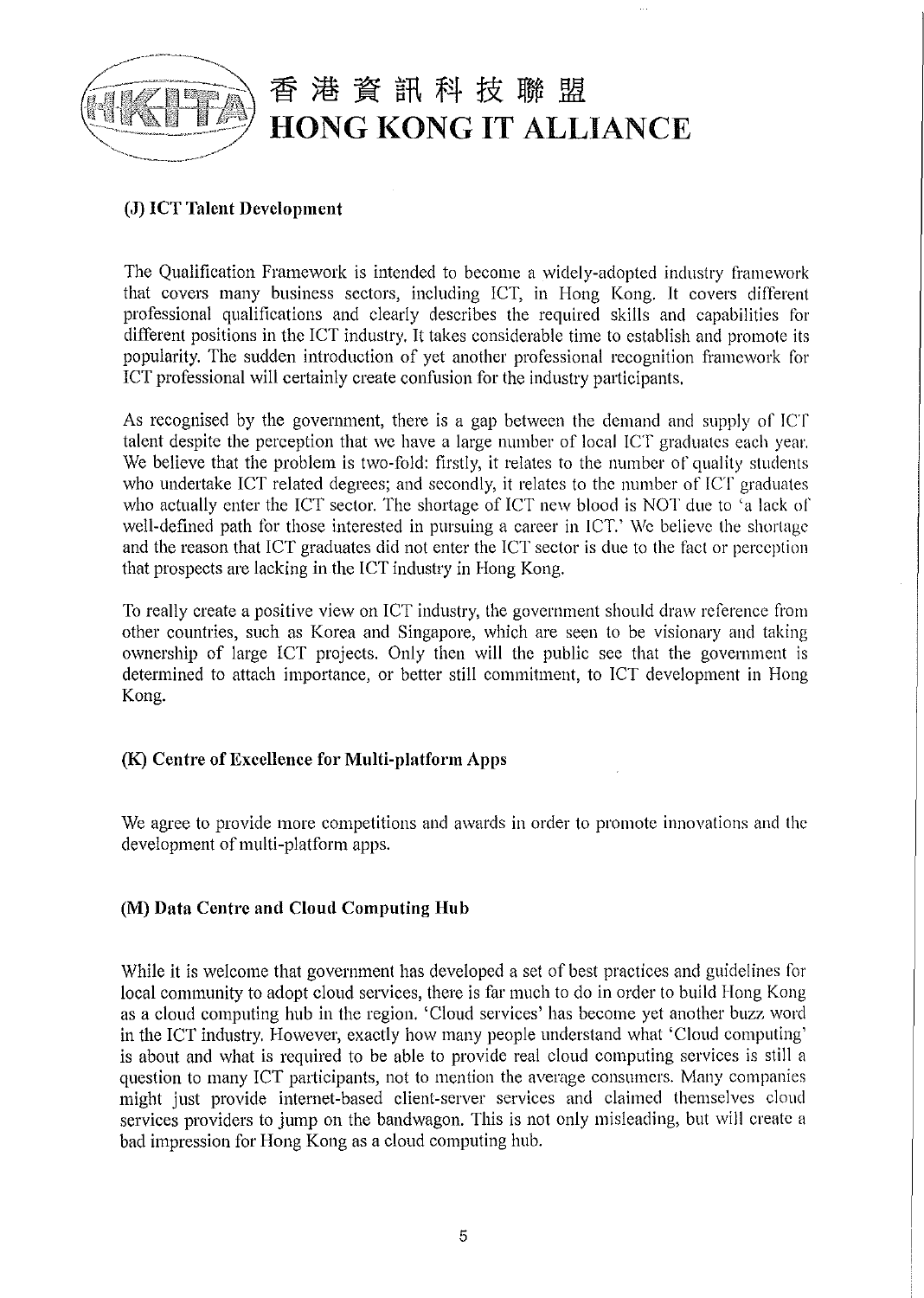

If our government believes that cloud computing is a solid technology that will be there for a long time and it is the right direction to establish Hong Kong as cloud computing hub in the region, we suggest that government put more effort in helping the local community to distinguish between what is real cloud and what is not. It would be even better if government can adopt a Q-mark scheme to award those companies who provide genuine cloud services with suitable service level and security measures. Alternatively, government can provide a central register of cloud services providers so that people know what and where to procure their cloud services.

## **(N) Closer Collaboration with the Mainland**

We strongly agree with the initiative of closer collaboration with the Mainland as it opens a huge market for the local ICT industry.

It is understood that the cross-boundary ecommerce activities would be the first area to benefit from the policy. As such, we agree that our government should study further mutual recognition of electronic signature certification between Hong Kong and the mainland, for B2B purpose, in order to jump start the initiative.

For the collaboration with Greater Pearl River Delta region, we like to see what kind of solid activities / initiatives that governments on both sides intend to do to encourage partnership between Hong Kong and Guangdong ICT talents in creative startup projects or development of business concepts in ICT.

## **4. Transforming and Integrating Public Services**

We welcome the government's suggestion to provide multi-platforms as a default access channel for all e-government services. Any future planning on rolling out paperless solutions are also welcome.

#### **(P) Integrated Two-way e-Services**

For the establishment of the Interoperability Framework among government departments, although the consultation paper mentioned that it will implement in accordance with the data privacy protection principles, we strongly suggest government proactively invite PCPD to review the implementation strategy as well as the data to be shared among government departments, in order to relieve public concern regarding the sharing of personal data among departments.